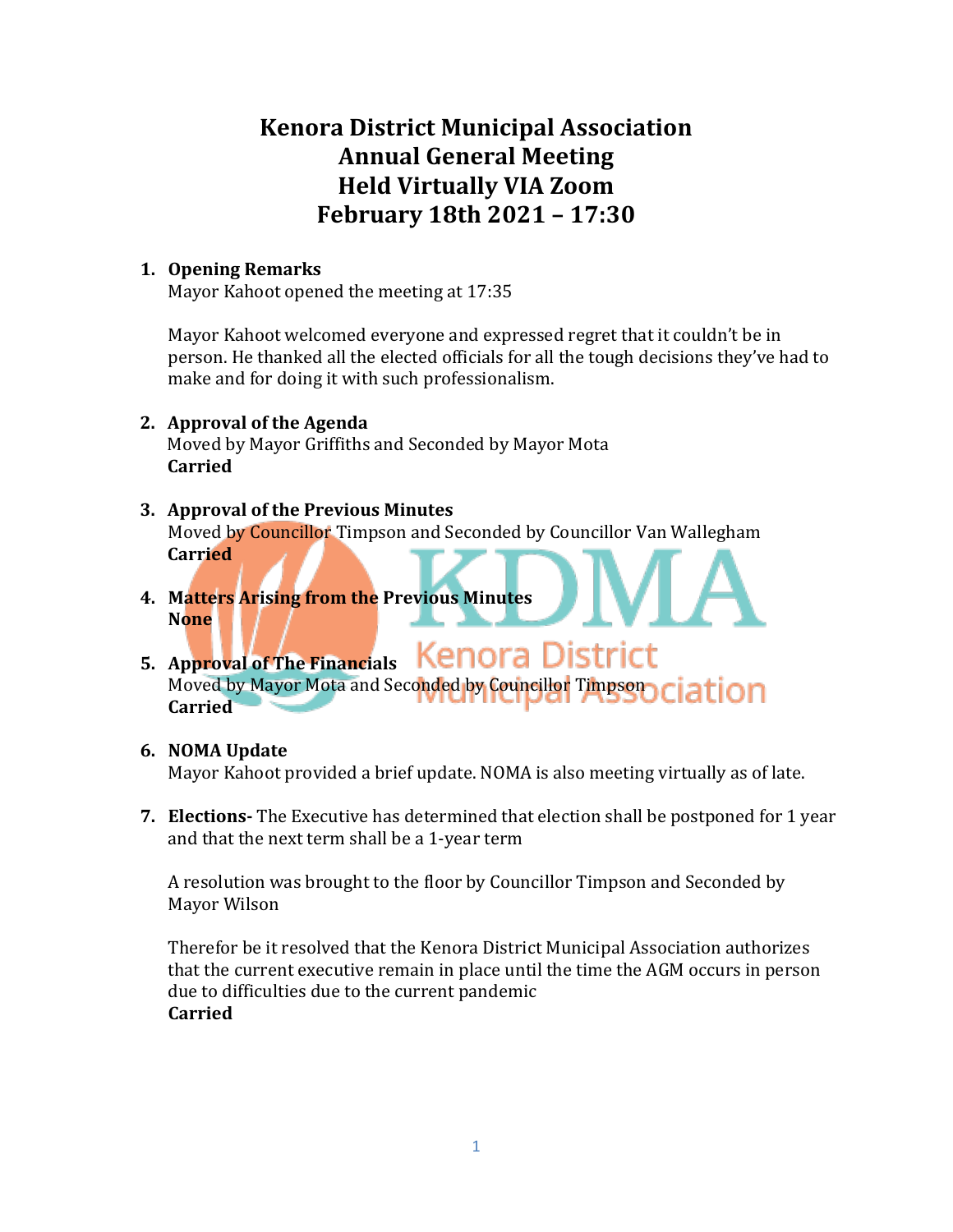**8. Resolutions**

**8.1** KDMA Resolution 2021-01- Cottage Lot Development **This resolution was combined into 8.13**

**8.2** KDMA Resolution 2021-02- CSWB Plan Funding **The resolution was moved and seconded from the floor Resolution was carried by both AGM and the Executive**

**8.3** KDMA Resolution 2021-03-KDMA Resolution Process **The resolution was moved and seconded from the floor Resolution was carried by both AGM and the Executive**

**8.4** KDMA Resolution 2021-04- NWHU Funding Mayor Lawrence requested some changes in the language to make the resolution more accurate

**The resolution was moved and seconded from the floor Resolution was carried by the Executive and carried as amended by the AGM**

**8.5** KDMA Resolution 2021-05- MPAC Multi-Residential Valuation **The resolution was moved and seconded from the floor Resolution was carried by both AGM and the Executive**

**8.6** KDMA Resolution 2021-06- Provincially Owned Properties and Municipal Development

This resolution was combined into 843 a District

**8.7** KDMA Resolution 2021-07- Rising Municipal Liability and Insurance Costs **The resolution was moved and seconded from the floor Resolution was carried by both AGM and the Executive**

**8.8** KDMA Resolution 2021-08- Social Service Funding **Defeated**

**8.9** KDMA Resolution 2021-09- Crown Land **This resolution was combined into 8.13**

**8.10** KDMA Resolution 2021-10- Resource Revenue Sharing **The resolution was moved and seconded from the floor Resolution was carried by the Executive and carried as amended by the AGM**

 **8.11** KDMA Resolution 2021-11- Friendship Centre Declaration **Withdrawn** 

**8.12** KDMA Resolution 2021-12- Proposal for Detox-treatment Centre **The resolution was moved and seconded from the floor Resolution was carried by both AGM and the Executive**